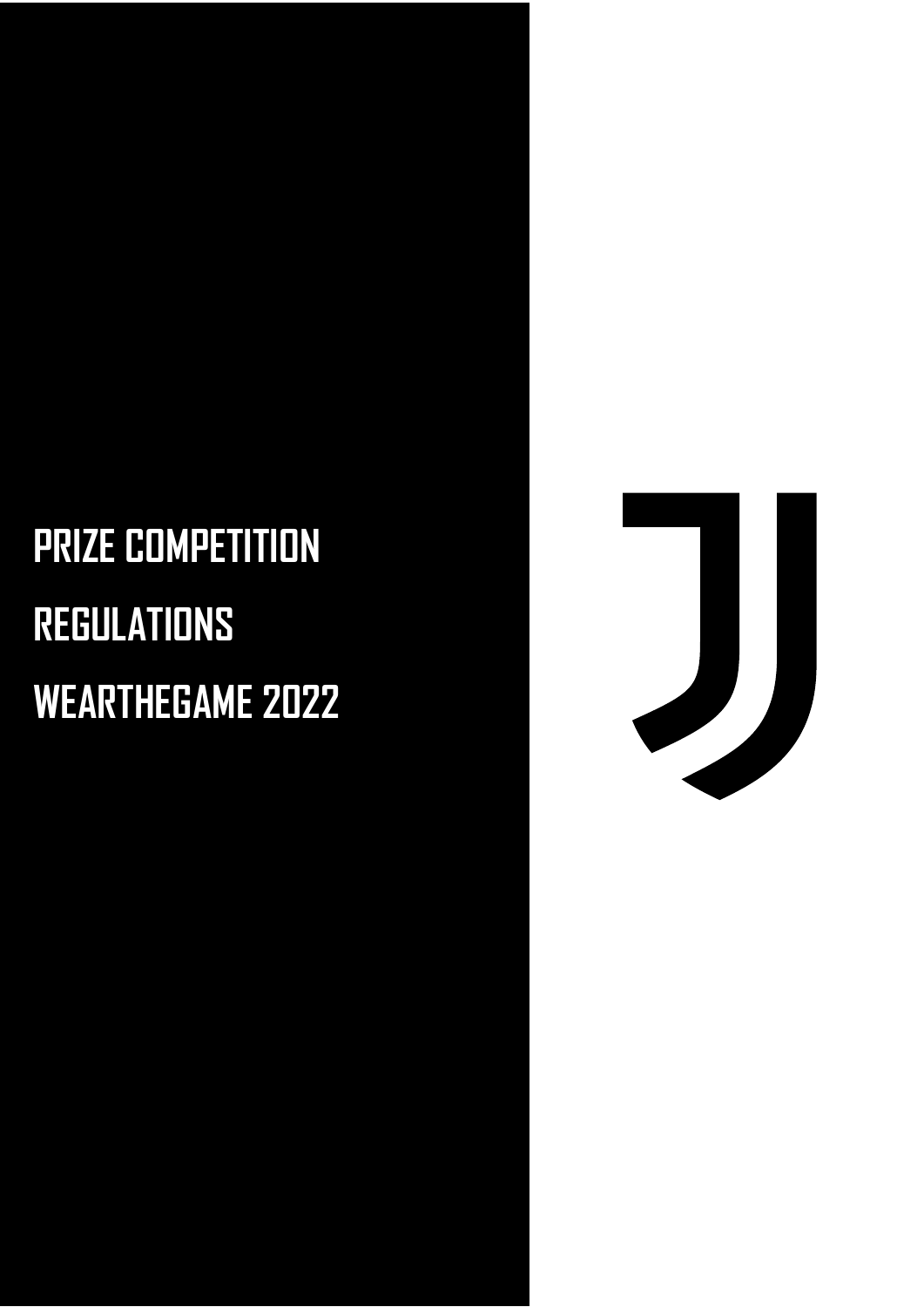#### **Rules of the prize competition called**

### **WEARTHEGAME 2022**

#### **Modified version for integration of a Special Phase and valid from 20 April 2022**

#### **SPONSOR**

This prize competition (hereinafter "Competition") is sponsored by:

**Juventus Football Club S.p.A.** with registered and administrative office in Turin, Via Druento, 175 - Tax ID Code and VAT no. 00470470014 (hereinafter "Juventus" or "Sponsor").

#### **TYPE**

Prize competition with award of the promised prizes, through:

- Instant Win prizes, subject to a suitable declaration confirming compliance with public trust, through the absolute random award of the prizes to be won, with equal treatment of all participants;
- potential draw (at the occurrence of the circumstances provided for in these regulations).

#### **DURATA DEL CONCORSO**

It will be possible to participate in the Competition between 17 January and 30 June 2022 (hereinafter "Promotional Period").

To award the prizes (through Instant Win) the Promotional Period will be split into 6 separate participation phases (hereinafter "Phases") temporally divided as per the table below:

| <b>Phase</b> | <b>From</b>     | To                   |  |
|--------------|-----------------|----------------------|--|
|              | 17 January 2022 | 31 January 2022      |  |
|              | 1 February 2022 | 28 February 2022     |  |
|              | 1 March 2022    | 31 March 2022        |  |
|              | 1 April 2022    | <b>30 April 2022</b> |  |
|              | 1 May 2022      | 31 May 2022          |  |
|              | June 2022       | $30$ June $2022$     |  |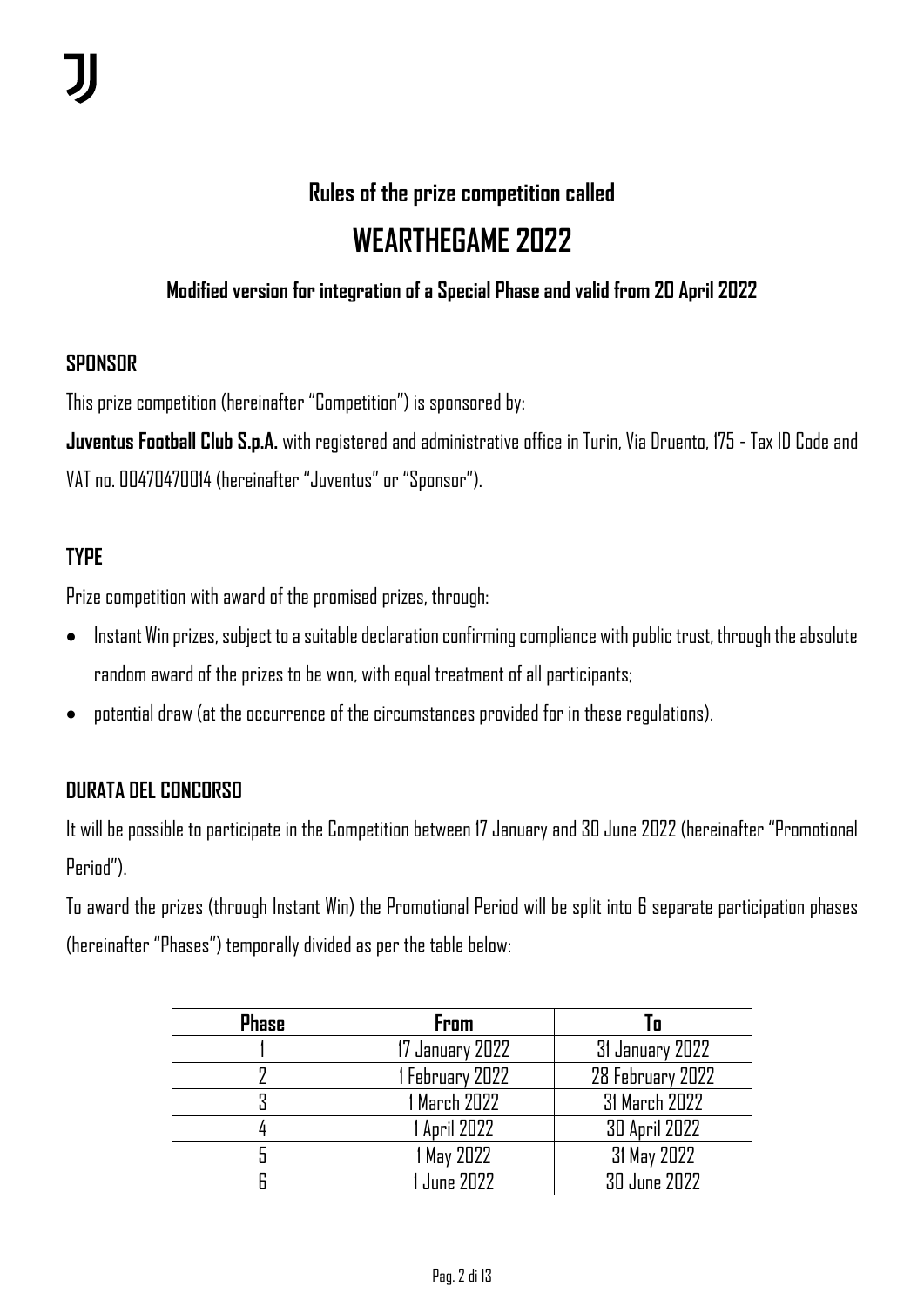There will also be 4 special phases, in occasion of particular events (of which the one called "Kobra x Juventus" integrated in the present version of the regulation and valid from 20 April 2022), temporally divided as per the table below (hereinafter, "Special Phase"):

| <b>Special Phase</b> | From                 | l 0                  |
|----------------------|----------------------|----------------------|
| Valentine's Day      | 14 February 2022     | 20 February 2022     |
| Father's Day         | 14 March 2022        | 27 March 2022        |
| Kobra x Juventus     | <b>20 April 2022</b> | <b>26 April 2022</b> |
| Mother's Day         | 9 May 2022           | 22 May 2022          |

It should be noted that these Special Phases are in addition to the Phases 2, 3, 4 and 5, already provided and in partial concomitance with the Special Phase itself. Therefore:

- the Special Phases will not replace Phases 2, 3, 4 and 5 which will therefore take place according to this regulation;
- the Instant Win system for managing the Special Phases developed with the same programming logic will be completely independent from the one that manages the other Phases;
- any participation in the Special Phases will not constitute a title for participation in any drawing that could take place, upon the occurrence of the conditions referred to in this regulation, by 29<sup>th</sup> July 2022;
- any participation in the Special Phases will not modify any rights already acquired or that may be acquired by the participants in the Competition in relation to the various Phases.

Juventus reserves the right to integrate, during the Promotional Period, one or more further Special Phases, if the team access further football rounds in the context of international or national competition (other than the Italian Serie A Championship - Season 2021-2022) to which it appears to participate.

As it is therefore not possible to foresee, at the date of drafting of this regulation, any aforementioned shift steps, the regulation will eventually be supplemented if necessary.

The potential draw (at the occurrence of the circumstances under these regulations) will take place by  $29<sup>th</sup>$  July 2022.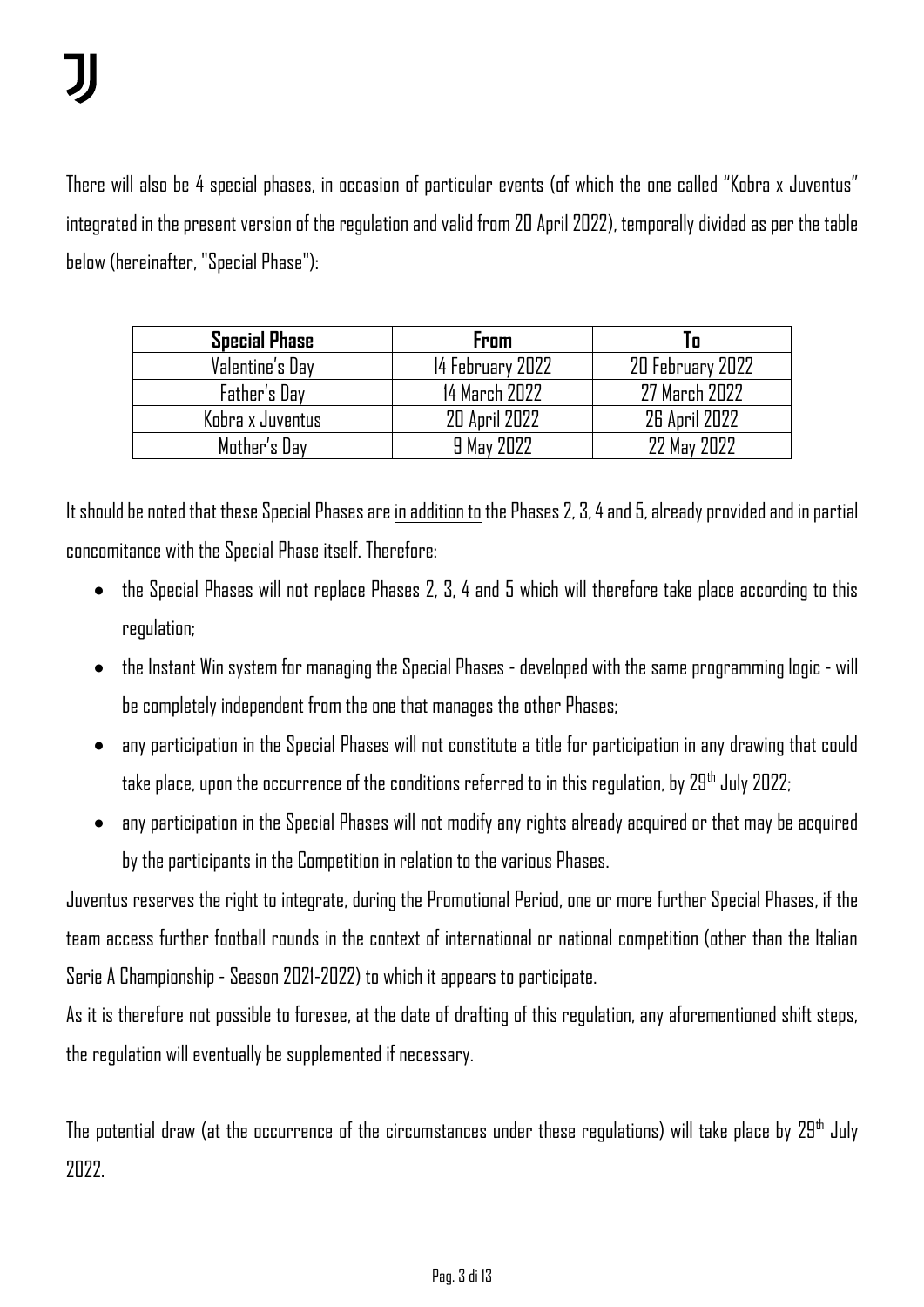#### **OBJECT OF THE PROMOTION**

The Competition promotes:

- the Juventus brand:
- free registration on the juventus.com website (hereinafter the "Website");
- the loyalty of Juventus fans;
- the loyalty of subscribers of "Black&White Digital", "Black&White" and "J1897" Juventus Memberships, valid during the Promotional Period.

#### **ADDRESSEES/PARTICIPANTS**

The Competition is reserved to participants that are at least 16 years old at the time of participation, and who have already registered with the social network Facebook prior to the start date of the Competition, who are resident or domiciled in the countries indicated on the list shown below (hereinafter the "Countries") and who, after logging into the Website (through the related access credentials or through Facebook login, Google Account or Apple ID), will access the Competition's landing page (hereinafter "Registered Users").

If you are not a Registered User and therefore do not have the above-mentioned credentials, before accessing the landing page at the URL <https://mygameroom.juventus.com/contest/wtg22/> (hereinafter "Landing Page"), you will have to register on the Website first.

Note that the Countries indicated on the following list are those in which the Sponsor can send any prize won and pay (if envisaged) any relative customs duties. Therefore, countries in which, for logistics reasons, or due to international limitations or restrictive measures, any prize won cannot be sent, are excluded from the list.

#### **List of Countries**

Albania, Algeria, Andorra, Angola, Anguilla, Antigua and Barbuda, Dutch Antilles, Saudi Arabia, Argentina, Armenia, Aruba, Australia, Austria, Azerbaijan, Azores, Bahamas, Bahrain, Bangladesh, Barbados, Belgium, Belize, Benin, Bermuda, Bhutan, Bolivia, Botswana, Brazil, Brunei, Bulgaria, Burkina Faso, Burundi, Cambodia, Cameroon, Canada, Ceuta, Chad, Chile, China, Cyprus, Vatican City, Colombia, Comoros Islands, South Korea, Costa Rica, Croatia, Denmark,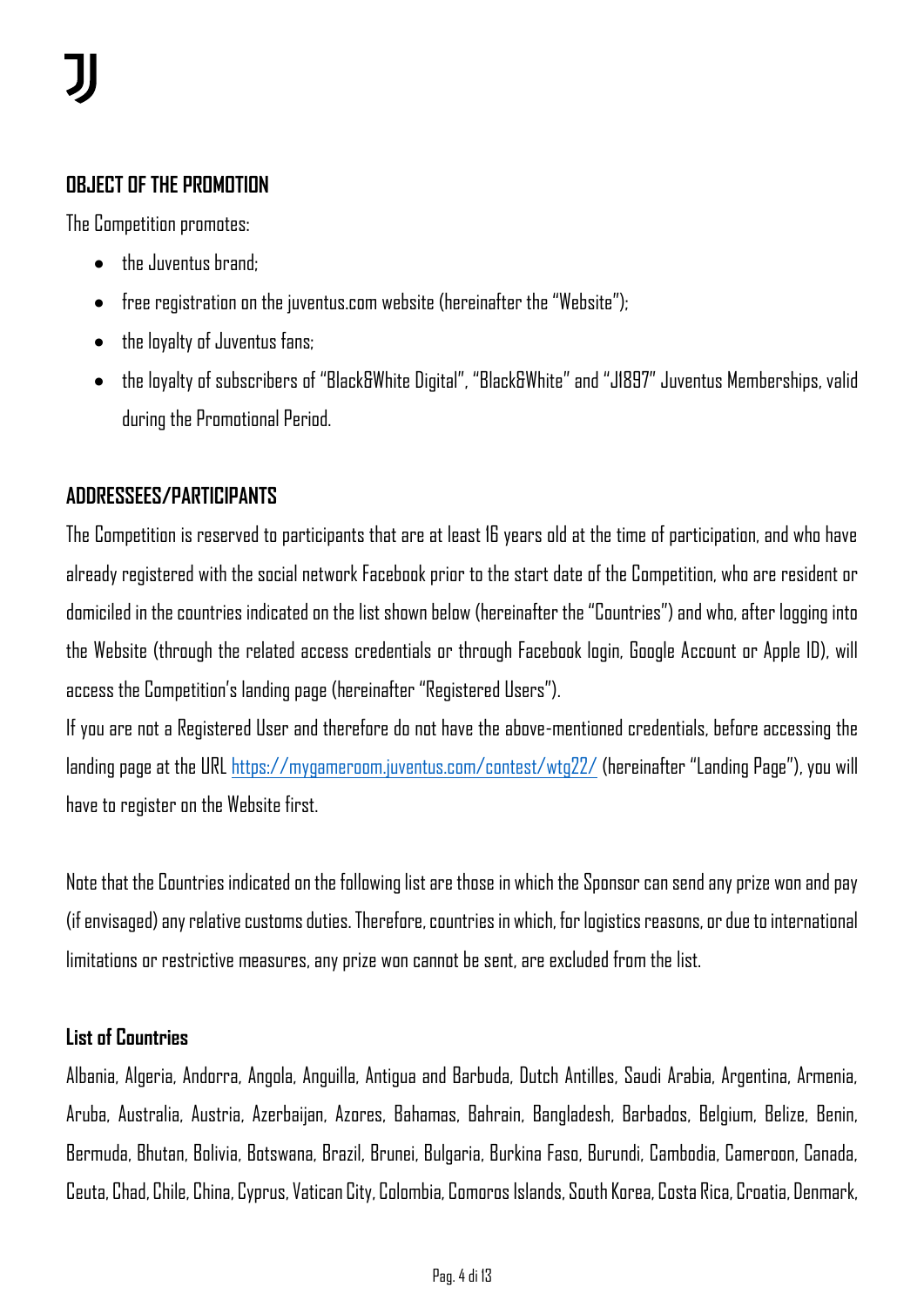Dominica, Ecuador, El Salvador, United Arab Emirates, Estonia, Ethiopia, Fiji, Philippines, Finland, France, Gabon, Gambia, Georgia, Germany, Ghana, Jamaica, Japan, Gibraltar, Djibouti, Jordan, Greece, Grenada, Greenland, Guadalupe, Guam, Guatemala, Guinea Bissau, Equatorial Guinea, Guyana, French Guiana, Honduras, Hong Kong, India, Indonesia, Ireland, Iceland, Union Island, Madeira Island, Canary Islands, Cape Verde Islands, Cayman Islands, Cook Islands, Channel Islands, Faroe Islands, Northern Mariana Islands, Marshall Islands, Solomon Islands, Turks and Caicos Islands, British Virgin Islands, U.S. Virgin Islands, Wallis and Futuna Islands, Israel, Italy, Jersey, Kazakhstan, Kenya, Kiribati, Kuwait, Kyrgyzstan, Laos, Lesotho, Latvia, Liechtenstein, Lithuania, Luxembourg, Macau, Macedonia, Madagascar, Malawi, Maldives, Malaysia, Mali, Malta, Morocco, Martinique, Mauritania, Mauritius, Mayotte, Melilla, Mexico, Micronesia, Monaco, Mongolia, Montenegro, Montserrat, Mozambique, Namibia, Nepal, Nevis (St Kitts), Nicaragua, Niger, Nigeria, Norway, New Caledonia, New Zealand, Holland (Netherlands), Oman, Pakistan, Palau, Panama, Papua New Guinea, Paraguay, Peru, French Polynesia, Poland, Portugal, Puerto Rico, Qatar, United Kingdom, Czech Republic, Central African Republic, Dominican Republic, Reunion, Romania, Rwanda, Samoa, Republic of San Marino, Scotland, Senegal, Serbia, Seychelles, Sierra Leone, Singapore, Slovakia, Slovenia, Spain, Sri Lanka, St. Barthelemy, St. Christopher (St Kitts), St. Lucia, St. Vincent and the Grenadines, United States of America, South Africa, Suriname, Sweden, Switzerland, Swaziland, Tahiti, Thailand, Taiwan, Tajikistan, Tanzania, East Timor, Togo, Tonga, Trinidad and Tobago, Turkey, Turkmenistan, Tuvalu, Uganda, Hungary, Uruguay, Uzbekistan, Vanuatu, Venezuela, Vietnam, Yemen, Zambia.

#### **GEOGRAPHICAL AREA AND APPLICABLE LAW**

Whereas:

- a) participation in the Competition may only take place through a specific landing page accessible from the Website;
- b) Juventus, as Sponsor, is an enterprise resident in Italy;
- c) the collection and management of participations in the Competition are resident in Italy;

now, therefore, the Competition will take place entirely in Italy since both the collection of all participations, as well as of all procedures for awarding the prizes (through Instant Win and potential draw) will take place in Italy. Consequently, Italian law shall apply exclusively.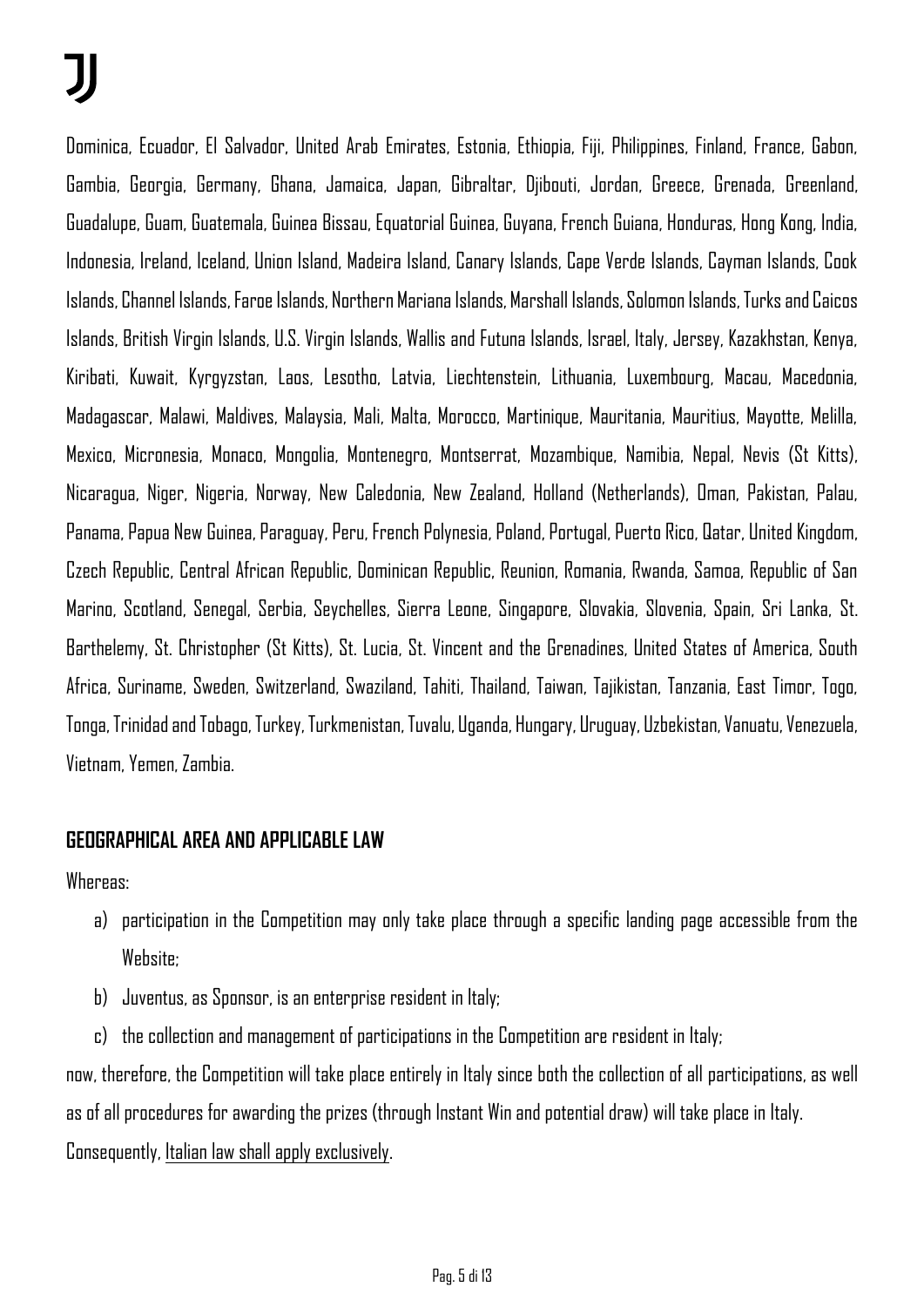#### **PRIZES**

The prizes listed in the table below will be awarded through Instant Win.

It may be possible to win only one prize among those up for grabs for the Phases and only one prize among those foreseen for the Special Phases. By winning a prize foreseen for the Phases, it will therefore be possible and in any case to compete for one of those up for grabs for the Special Phases.

| <b>PRIZES FOR SINGLE PHASE</b> |                                                                               |                                   |                                       |  |  |  |
|--------------------------------|-------------------------------------------------------------------------------|-----------------------------------|---------------------------------------|--|--|--|
| <b>Phase</b>                   | <b>Description</b>                                                            | <b>Prizes for</b><br><b>Phase</b> | Value to the public<br>(VAT included) |  |  |  |
|                                | MATCH JERSEY JUVENTUS HOME                                                    |                                   | $100.00\varepsilon$                   |  |  |  |
|                                | MATCH JERSEY JUVENTUS AWAY                                                    |                                   |                                       |  |  |  |
|                                | MATCH JERSEY JUVENTUS THIRD                                                   |                                   |                                       |  |  |  |
|                                | MATCH JERSEY JUVENTUS GOALKEEPER 21-22                                        |                                   |                                       |  |  |  |
|                                | <b>JUVENTUS UCL TRAINING TOP 2021/22</b>                                      | 4                                 | 80,00€                                |  |  |  |
| 3                              | JUVENTUS LOGO FLUO BLACK SUIT                                                 |                                   | 119,00E                               |  |  |  |
|                                | <b>JUVENTUS T-SHIRT BLACK LOGO with</b><br><b>JUVENTUS SOFA COVER</b>         | 5                                 | 49.80€                                |  |  |  |
|                                | <b>JUVENTUS BLACK SUNGLASSES with</b><br><b>JUVENTUS YELLOW FLUO SNAPBACK</b> |                                   | 89.80€                                |  |  |  |
| 6                              | <b>JUVENTUS URBAN BACKPACK</b>                                                |                                   | 84,90€                                |  |  |  |

| <b>PRIZES FOR SINGLE SPECIAL PHASE</b> |                                                                                                                                                                                                         |                                   |                                       |  |  |  |
|----------------------------------------|---------------------------------------------------------------------------------------------------------------------------------------------------------------------------------------------------------|-----------------------------------|---------------------------------------|--|--|--|
| <b>Special Phase</b>                   | <b>Description</b>                                                                                                                                                                                      | <b>Prizes for</b><br><b>Phase</b> | Value to the public<br>(VAT included) |  |  |  |
| Valentine's Day                        | JUVENTUS FERRARI CUVÉE with<br><b>JUVENTUS BOTTLE ICE BUCKET</b><br>If the winner is a minor, the prize will be replaced with<br>another one, again under the Juventus brand, of equal<br>overall value | 7                                 | 83,90€                                |  |  |  |
| Father's Day                           | <b>JUVENTUS BLUE LOGO TIE</b><br><b>JUVENTUS LEATHER WALLET</b>                                                                                                                                         | 7                                 | 29,90€<br>75,00€                      |  |  |  |
| Kobra x<br>Juventus                    | MATCH JERSEY JUVENTUS "KOBRA x JUVENTUS"                                                                                                                                                                |                                   | 100,00E                               |  |  |  |
| Mother's Day                           | SELETTI x JUVENTUS CHAIR                                                                                                                                                                                | ŋ                                 | 90.00€                                |  |  |  |

#### **JACKPOT**

The jackpot of the Competition, that initially amounted to 3.305,30€ (VAT included), increases to 4.005,30€ (VAT included) with the integration of the prizes of the "Kobra x Juventus" Special Phase.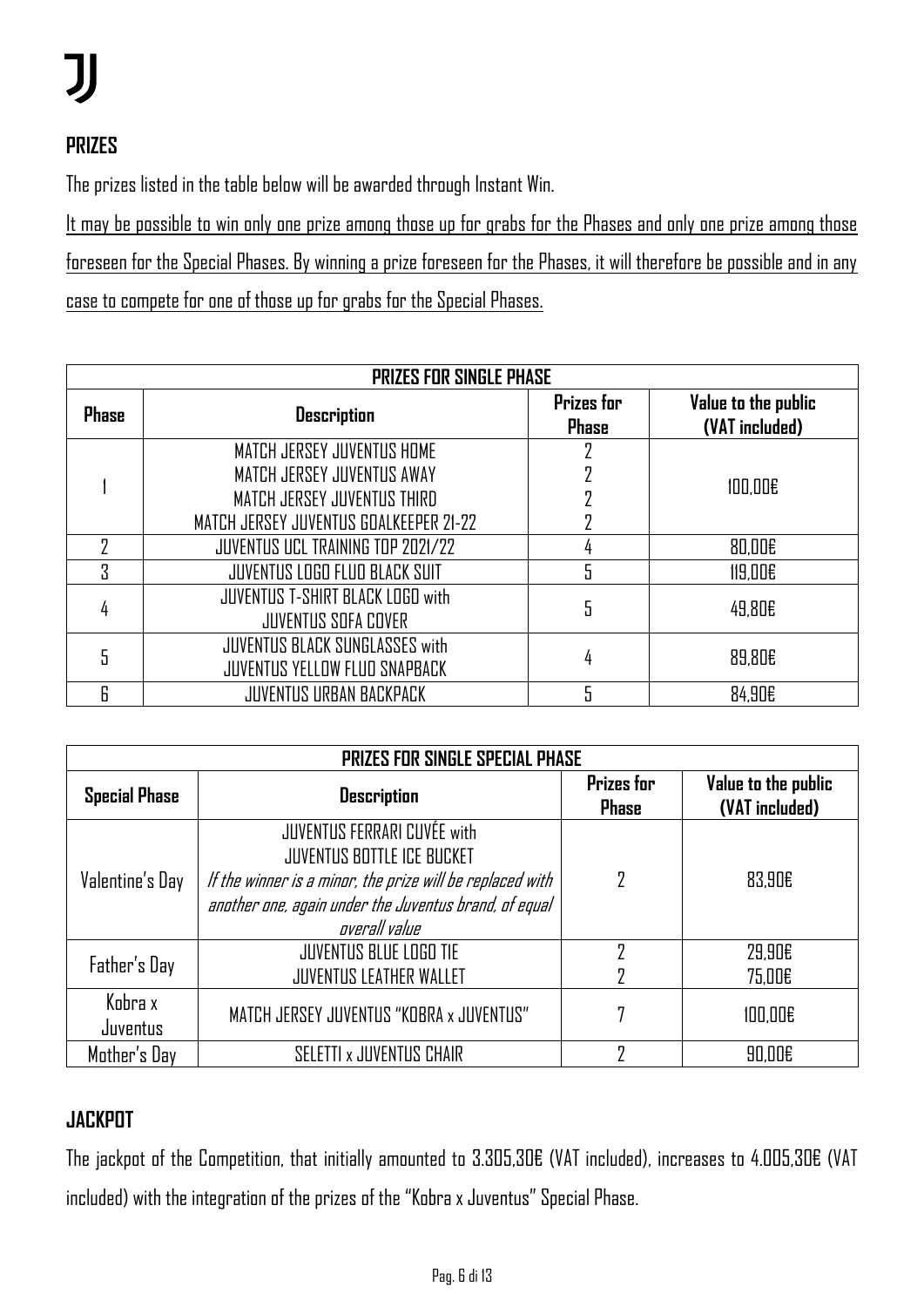#### **HOW TO PARTICIPATE, AWARD AND DELIVERY OF PRIZES**

During the Promotional Period, the Competition will be publicised on the Website and can be accessed by logging in (with the access credentials provided at the time of initial registration on the Website or through Facebook login, Google Account or Apple ID).

Regardless of how you log in, you must confirm your data in the registration section that can be accessed from the Landing Page.

Once the afore described login procedure is completed and after you confirm to have read these regulations, an interactive interface will display, linked to the Instant Win management system. If a Special Phase is also active, the box dedicated to it will be present on the Landing Page.

The Registered User will view four cards and, by clicking on one of them, the Instant Win system will be started and will then display the outcome of the participation (winning or not winning). In addition, in Phase 1 and in the "Father's Day" Special Phase, the software - in addition to randomly determining the outcome of the participation - will also randomly determine the specific prize in the event of a win (as there are different types).

It is brought to the attention of Registered Users that the choice of a card, compared to another of the four displayed, will not affect the outcome of participation; this graphic interface has the sole purpose of improving the interactive experience during participation in the Competition and the outcome of which depends exclusively on the Instant Win software programmed to assign the prizes with absolute randomness.

During the Special Phases, always after accessing the Landing Page and clicking on the appropriate box, you can then also compete for one of the prizes up for grabs with the Special Phase in progress.

The participation procedure will be the same as already described to compete for the prizes relating to the Phases.

With regard to attempting to participate in the Competition during the different Phases, and without prejudice to the fact that you can only win one prize throughout the entire Promotional Period:

- a) a Registered User shall have the right to participate twice per every week in the Promotional Period;
- b) a Registered User who also holds a "Black&White Digital" Juventus Membership shall have the right to participate four times per every week in the Promotional Period;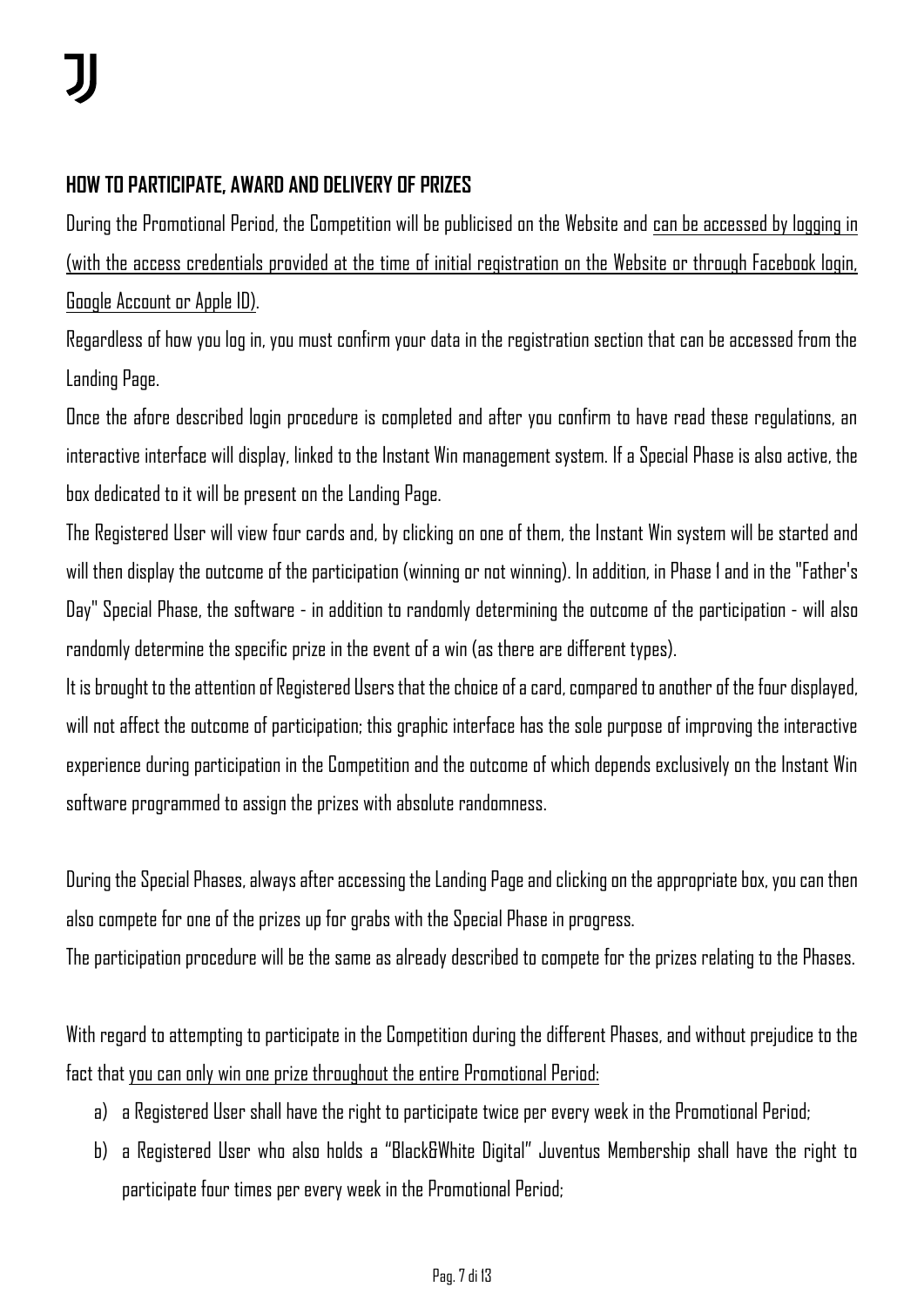- c) a Registered User who also has "Black&White" Juventus Membership, shall have the right to participate six times per every week in the Promotional Period;
- d) a Registered User who also has "J1897" Juventus Membership, shall have the right to participate eight times per every week in the Promotional Period;

With regard to attempting to participate in the Competition during the Special Phases, and without prejudice to the fact that you can only win one prize:

- a) a Registered User shall have the right to participate twice per every week in the Special Phase;
- b) a Registered User who also holds a "Black&White Digital" Juventus Membership shall have the right to participate four times per every week in the Special Phase;
- c) a Registered User who also has "Black&White" Juventus Membership, shall have the right to participate six times per every week in the Special Phase;
- d) a Registered User who also has "J1897" Juventus Membership, shall have the right to participate eight times per every week in the Special Phase;

By virtue of the above, note therefore that:

- given that the Promotional Period begins Monday 17 January 2022 and ends Thursday 30 June 2022, for the purposes of the weekly participation attempts to compete for the prizes relating to the Phases, only the last week will not be from Monday to Sunday, as it will end on Thursday;
- since the prizes related to the Phases are variable for each of them, if a week is divided into two different phases, the prize for which one will compete is understood to refer to the phase in progress on the day of participation;
- every Registered User can freely use his attempts per Phase as explained in the previous points from a) to d) – during the entire period of the single Phase; (purely by way of example: all in succession or on different days and times, as long as they are in the same phase)
- since the Special Phases are independent from the Phases, the weekly participation attempts related to the respective Special Phase can be used independently of those relating to the Phase that will take place concurrently;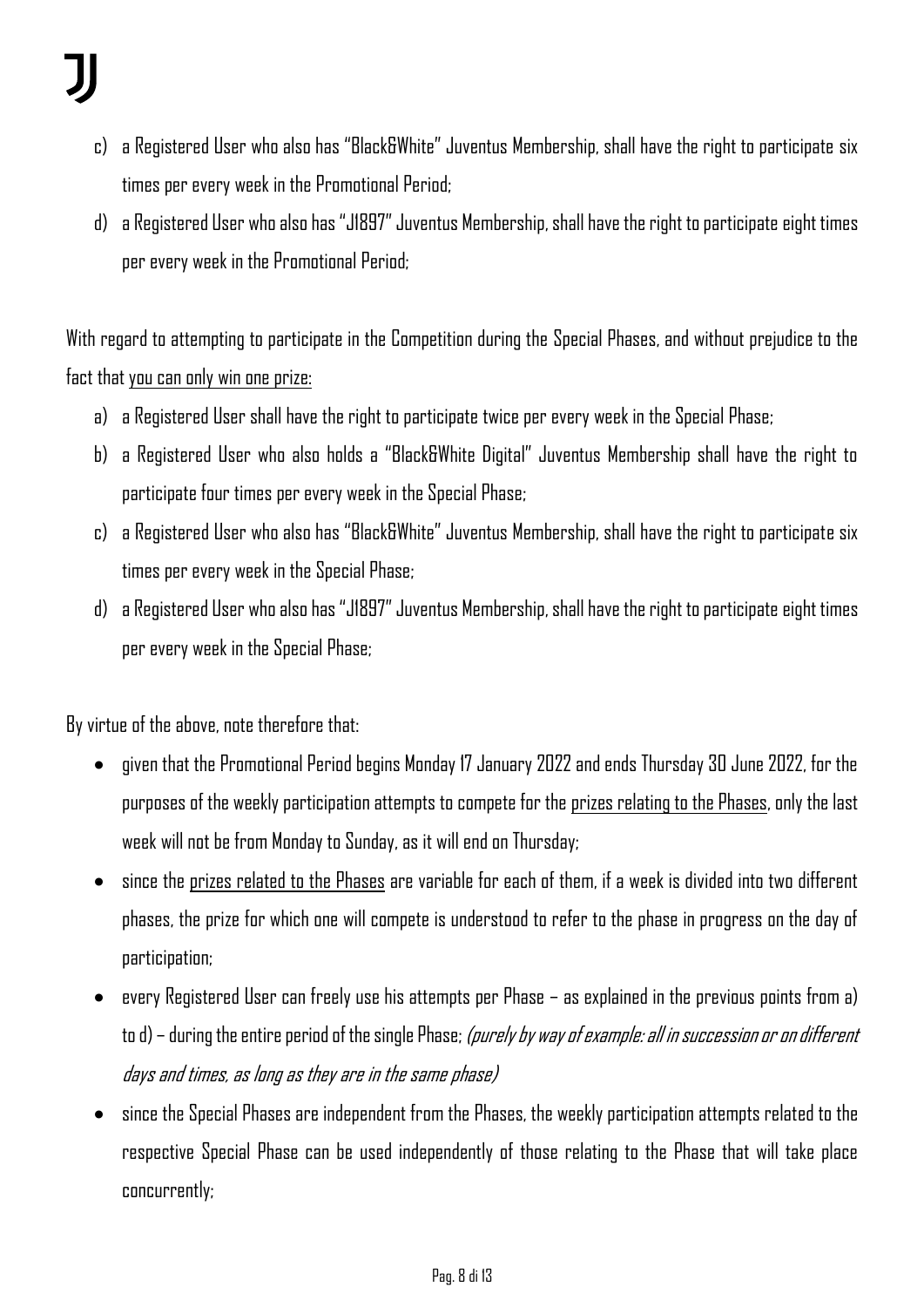- Registered Users who will be winners in a given week will no longer be entitled to compete for the prizes up for grabs for the Phases but exclusively to those relating to the Special Phases, except in the case in which they are also the winners of one of them; if both prizes are won, it will no longer be possible to participate in the Competition;
- Registered Users, who also have "Black&White Digital" or "Black&White" or "J1897" Juventus Membership, must log into the Landing Page with the same access credentials (e-mail address valid as username) used when they subscribed to said Membership, to ensure that the number of attempts they are entitled to is acknowledged. Otherwise, the management system of participations in the Competition will not be able to acknowledge said advantage to the Registered User, who therefore will only have the right to two attempts to participate for each of Phases.

**In the event of a winning participation**, a link to access an on-line form (hereinafter, "Prize Form"), will be made available, which must be completed within 48 hours from the time of the winning participation, by entering the information requested, needed in order to send the prize to the home address of the winner.

If the connection to the Website is interrupted, for any reason whatsoever, during the completion of the Prize Form, the form will be automatically made available when the Registered User re-accesses the Website, as the system stores the relative information.

Once the Prize Form has been completed and sent by the deadline, the Registered User will receive a confirmation e-mail at the address previously provided at the time of registration on the Website and the prize won will be sent to the address indicated within 180 days of the assignment date. All shipping costs will be borne by Juventus.

Failure to complete the Prize Form by the above-indicated deadline will forfeit the right to the prize, which will consequently be considered as "unclaimed" and therefore automatically re-entered in the jackpot by the Instant Win management system, specifically programmed for this purpose, or in the potential draw, if there is no time for said prize to be re-entered in the jackpot (since in the meantime the Promotional Period has elapsed).

Only in the case of the prize provided for the "Valentine's Day" Special Phase and if a minor is the winner, after completing the Winning Form, the winner will be contacted to indicate the alternative prize.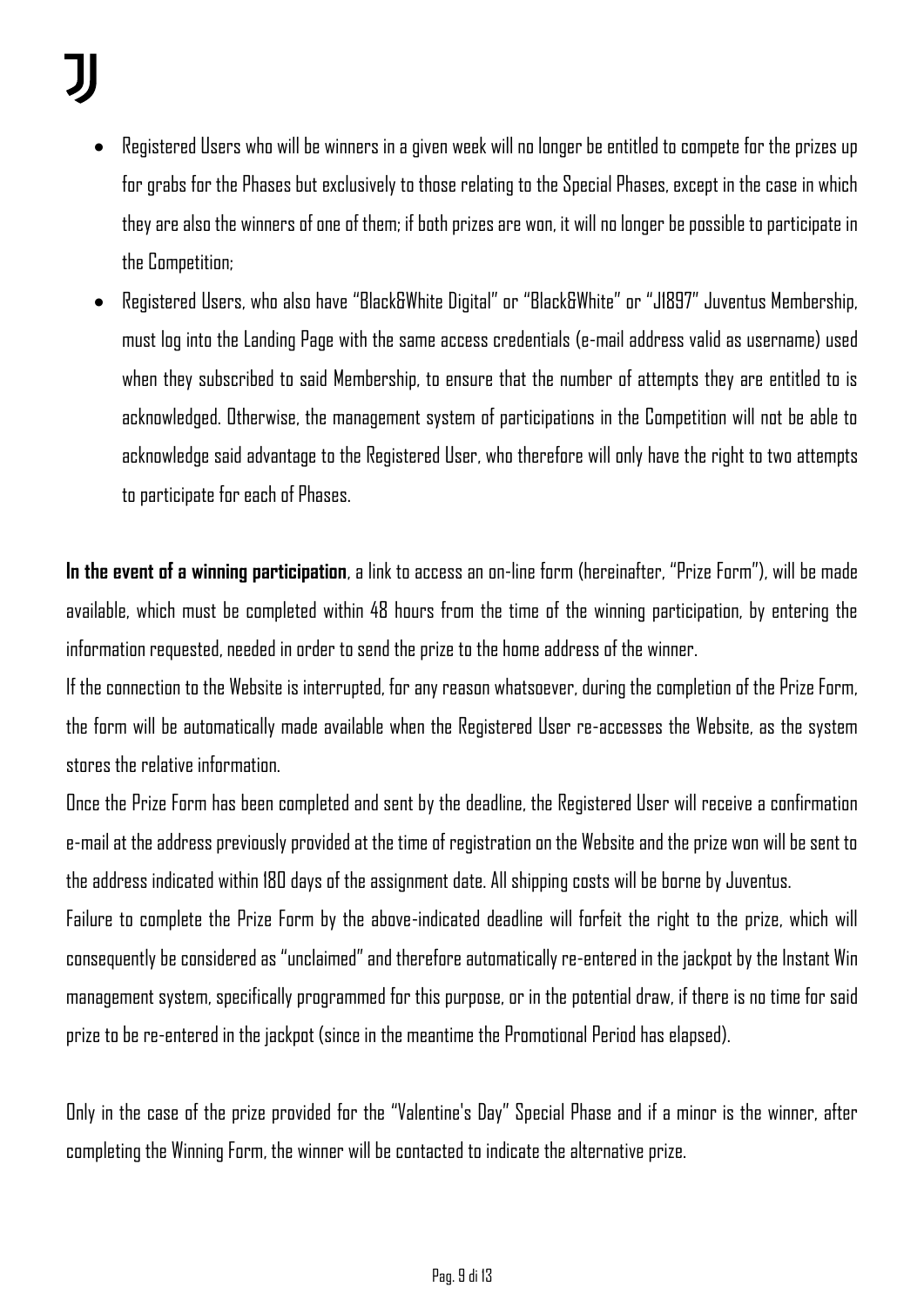As regards participation, please note the following:

- 1) the name and surname provided at the time of registration on the Website must correspond to the true identity of the Registered User; to this end, in the event that the latter wins, Juventus shall have the right to make the relative checks by requesting a copy of the participant's identity document;
- 2) if, following the check of the documents mentioned in point 1) above, it is found that a participant has won more than one prize, the right to only the first prize won will be maintained, while the other one will be reentered in the jackpot for a potential draw;
- 3) given that confirmation of the correct completion of the Prize Form as well as notification to the winner of the prize from the potential draw will be made by e-mail, each participant in the Competition will be responsible for the correctness of this piece of information provided during the initial registration on the Website (which in any event allows personal data to be updated, if not initially provided correctly);
- 4) the above-mentioned e-mail address must therefore refer to an e-mail box owned by the Registered User (namely that can be contacted and is able to receive new messages);
- 5) the data of participants will be processed in compliance with EU Regulation 2016/679 of 27 April 2016 and Italian Legislative Decree no. 196 of 30 June 2003 (as supplemented and amended by Italian Legislative Decree no. 101 of 10 August 2018) - for the primary purposes relating to the management of the Competition and for the processing of the same by the Sponsor, insofar as with relation to legislative and contractual obligations, the interested parties do not have to give their consent;
- 6) any failure to approve further options or specific consents to processing for promotional and marketing purposes at the time of registration on the Website will not prevent participation in the Competition;
- 7) by participating in the Competition, the participant also acknowledges that any indication, at the time of registration on the Website, of data (including therein number e-mail address) of any third party other than the same, even if referring to a non-existent party, will lead to the forfeiture of any other rights relating to participation in the Competition, including therein any prize won; furthermore, if the data provided by the same refer to an existing identifiable party other than the same, at the time of indicating said data, the participant holds the Sponsor harmless as regards any claim or request for damages whatsoever made by said third party, following the receipt of unsolicited notifications.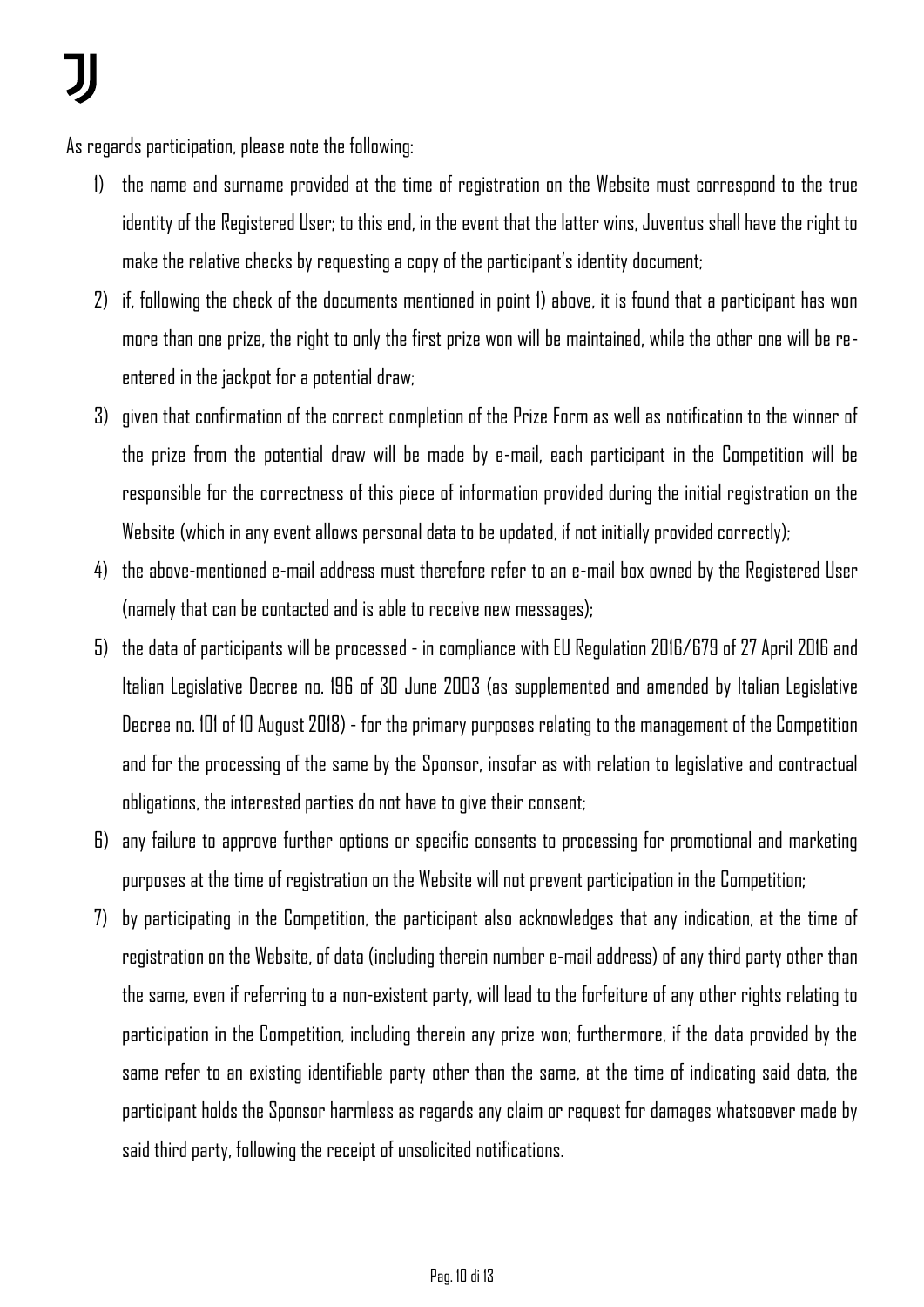- If:
- a) at the end of the Promotion Period, there are still one or more unawarded prizes through Instant Win (given the random nature of the programmed software for this type of awarding process);
- b) after the deadline set out for compiling and sending the Prize Form with the data necessary for shipping the won prize, there are still unclaimed prizes;
- c) from the verification of the winner data (upon checking the copy of the ID document), it turns out that a subject has won more than one prize and therefore he/she is entitled only to receive the first one with the other(s) placed back into the jackpot for a potential draw;

a list will be compiled with all the Registered Users who, during the Promotional Period have not won any prize through Instant Win (hereinafter the "List") to be used for the draw which, in this case, will take place on 29 July 2022, in the presence of an official of the Turin CCIAA (Chamber of Commerce, Trade and Industry), responsible for consumer protection and public trust.

The following will be drawn from the List:

- a number of winners equal to the number of the afore-mentioned unclaimed or non-assigned or to be reassigned prizes, based on the value of the prize(s) in descending order
- a number of alternatives equal to the drawn winners.

A software with a random winning mechanism will be used for the draw (based on Microsoft® Excel®'s "rand" method) and subject to an appropriate declaration confirming compliance with public confidence of the information system.

The winner or winners of the potential draw will be advised that they have won by e-mail (to the e-mail address stated at the time of registration on the Website), with a request to respond, within 10 days, also by e-mail, indicating the address to which the prize won should be sent, and which will be sent within 180 days from the award. If a response is not received within said time frame, the winner will forfeit his/her right to the prize, which will be awarded to the first reserve and so on.

#### **WAIVER TO CLAIMS**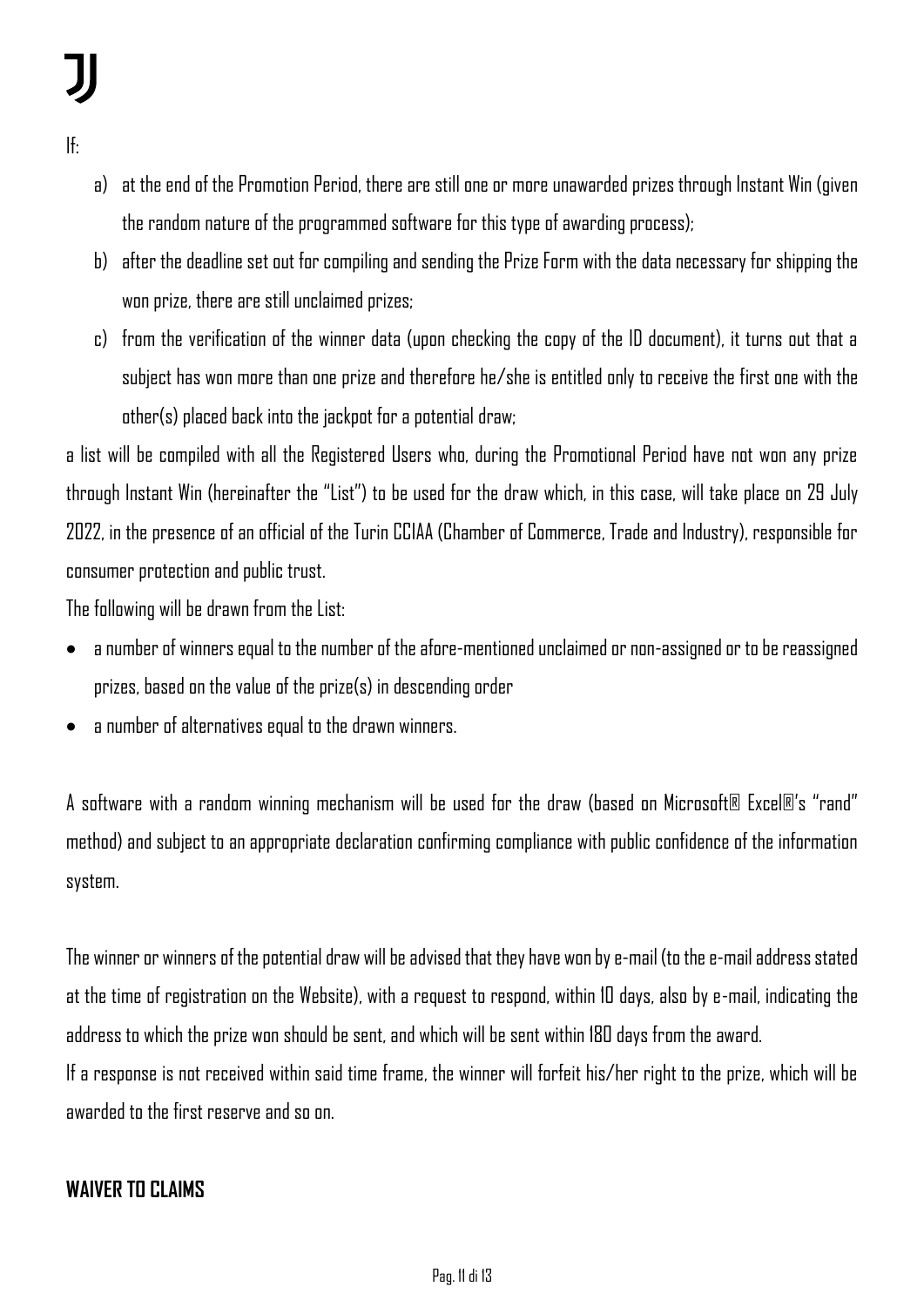The Sponsor waives its right to withhold taxes in the name of the winner of the Competition, pursuant to article 30 of the Italian Presidential Decree n. 600/1973.

#### **ADVERTISING**

The Competition will be advertised in compliance with the provisions of these regulations, through the Internet.

#### **FINAL NOTES**

 $\blacksquare$  The non-assigned prizes, other than those unclaimed, will be donated to:

UGI - Unione Genitori Italiani contro il tumore dei bambini [Association of Italian Parents for the fight against childhood cancer] ONLUS

c/o Regina Margherita Children Hospital - Piazza Polonia n° 94 - 10126 Turin - Tax ID 03689330011.

- The Subject who is designated to represent Juventus as regards the fulfilment of the obligations related to the prize competition (under Art. 5 paragraph 3 of Italian Presidential Decree 430 of 26.10.2001) is Digital Contest s.r.l. based in Turin, via Papacino 2.
- The complete rules of the Competition will be accessible from the Landing Page.
- $\blacksquare$  As a guarantee of the promised prizes, a security, through a surety document, has been provided to the Ministry of Economic Development.
- Notwithstanding the fact that the system used to collect and manage participation is programmed with the adoption of safeguards that are considered to be sufficient to prevent any external attempt by third parties to change the software and indicate the winners, the Sponsor shall have, in any event, the right to prevent, for the protection of all participants, any access to the Competition by parties that attempt to circumvent or violate the above-mentioned information system, as well as reserving the right to inform the competent authorities of said attempts.
- The Sponsor shall not be liable for any failed delivery to the e-mail address of a winner (Instant Win or potential draw), in accordance with the procedures set forth in these Rules, if the Registered User provided a non-existent e-mail address, which has been disabled in the meantime or cannot receive new messages, or in cases in which the configuration of the electronic mailbox (customer or server side) erroneously considers the messages as spam.